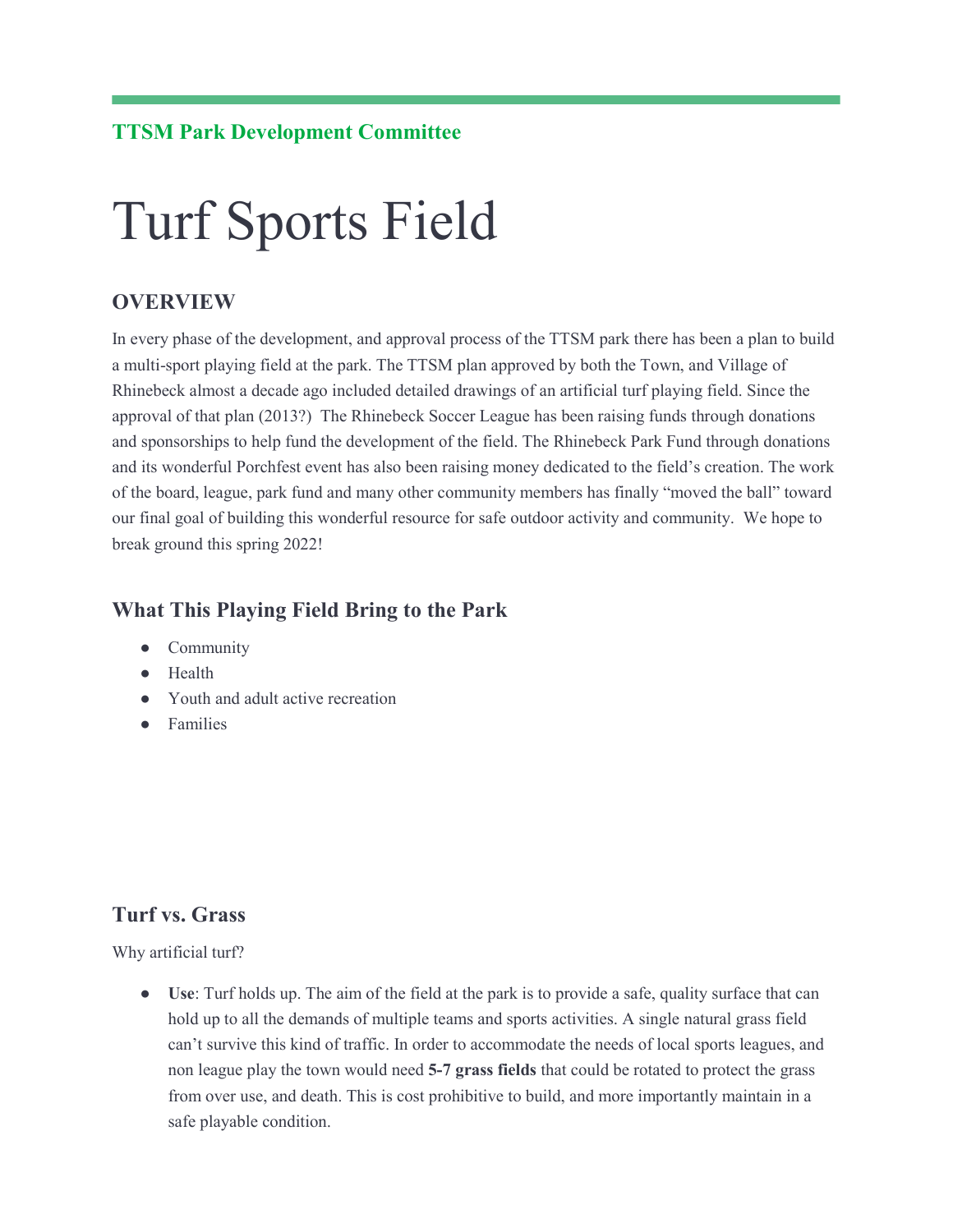- **Climate:** Changes in drought patterns, and especially the intensity of rain events have made maintaining a grass field in playable condition more and more difficult. Fields need to rest, and time to dry after large rain events and when played on wet, significant damage can happen to the structure of the grasses. This kind of damage requires expensive repair, and long rest periods for reseeding and recovery. These difficulties make maintaining a heavily trafficked grass field beyond the resources of most municipalities and clubs.
- Here is a table comparing some of the negative impacts of both natural and artificial turf systems. Please understand a playable natural grass surface will **require** fertilization, herbicide (broad leaf such as 24D), and insecticide applications to stand up to the kind of traffic and use required of a sports field.

## **Artificial Turf**

- *Equipment Carbon emissions* Once per season grooming (can be electric cart powered), weekly mowing of grass buffer area of less than .25 acres
- *Chemical Application-* none
- *Water Use-* occasional, if daytime temperatures remain very high for prolonged periods to cool surface for players
- *Surface materials-* nylon or polypropylene blades, and polyester cord backing. Made from partially recycled materials, and then either reused or recycled at the end of its sports field life

## **Natural Grass fields (x5)**

- *Equipment Carbon emission*s- twice weekly mowing, Semi-annual fertilizer, insecticide, and herbicide applications. Dethatching and aeration every other year- for an area of more than 7 acres.
- *Chemical Applications-*Bi-annual herbicide, insecticide, and fertilizer application.
- *Water use-*1"-2" of water on every field every week. That is 54,308 gallons per field per week without rain(380,156 for all fields). Watering can be less during rainy weeks.

Please read the following document from the NYS dept of health on artificial sports field risks:

https://www.health.ny.gov/environmental/outdoors/synthetic\_turf/crumb-rubber\_infilled/fact\_sheet.htm

## **Current Committed Funding**

- Town of Rhinebeck Bond and capital projects fund 1 million
- Rhinebeck Soccer league
	- Field Development Funds 80k
	- Michael DeCola 100k
	- Kibel Foundation 50k
	- MIchael Cassano and Google match 20k
	- R M (anonymous) 10K
	- RSL Match solicitation \$2500(as of 1/24 24hrs old!)